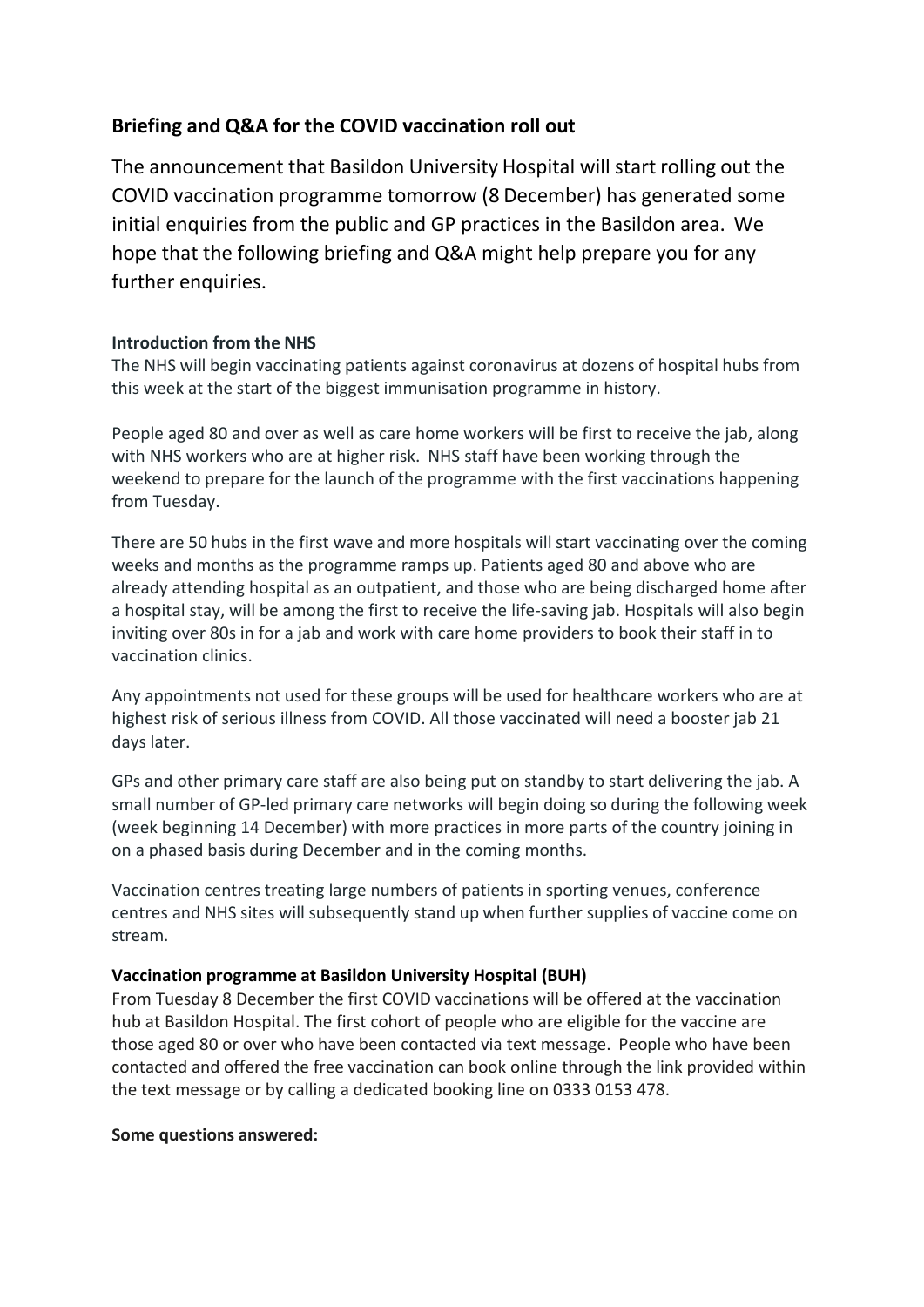The below FAQs relate only to the initial acute site at Basildon University Hospital that is going live on Tuesday 8th December. Further FAQs will be published as the programme roles out.

#### **Q. I have received a text message – isit a scam?**

A. If you have received a text message from Basildon University Hospital it means that you are eligible to have the COVID-19 vaccine during the first wave of the vaccination programme. The text you have received will have clear NHS mid and south Essex (MSE) branding with a link that allows you to book an appointment and there will also be a telephone like option.

The Government has asked us to initially focus on those who are at highest risk of serious COVID complications – this principally being people who are over 80 years old, alongside people who work in care homes and some people who work in health and care who are classified as 'high risk'.

### **Q. I have no transport to get to BUH what can I do?**

A. If you are unable to get to the hospital you will still be offered the vaccination, possibly in your own home, on another date by your primary care provider. There are no patient transport services available for the vaccination programme.

### **Q. I don't want to travel to hospital for the vaccine as it's a COVID risk?**

A. The hospital is safe and COVID secure. Any person needing to come to hospital should attend if they possibly can. Our vaccination hub is inside the main entrance to the hospital in a newly built vaccination centre. Those attending for their appointment must wear a mask and observe social distance guidelines.

### **Q. I am housebound – how can I get my jab?**

A. You will still be offered the vaccination even if you cannot get to hospital or your local medical centre. Your primary care provider will arrange this for you, but it is likely to be in the New Year. The initial roll out of the vaccination programme is being undertaken from special vaccination facilities only.

### **Q. I have not been invited – should I have been?**

A. All those who are eligible to be offered the COVID vaccine at this time would have received a text message inviting them to book an appointment. The Government has asked us to initially focus on those who are at highest risk of serious COVID complications. Everybody will be invited to have the vaccination but this programme will take several months.

### **Q. Should patients contact their medical practice about existing medicines clashing with the vaccination?**

A. It is important that anyone unsure about taking a particular type of vaccine should discuss it with their GP. All those people over 80 attending for a vaccine will receive a preassessment review by a doctor prior to having the vaccine.